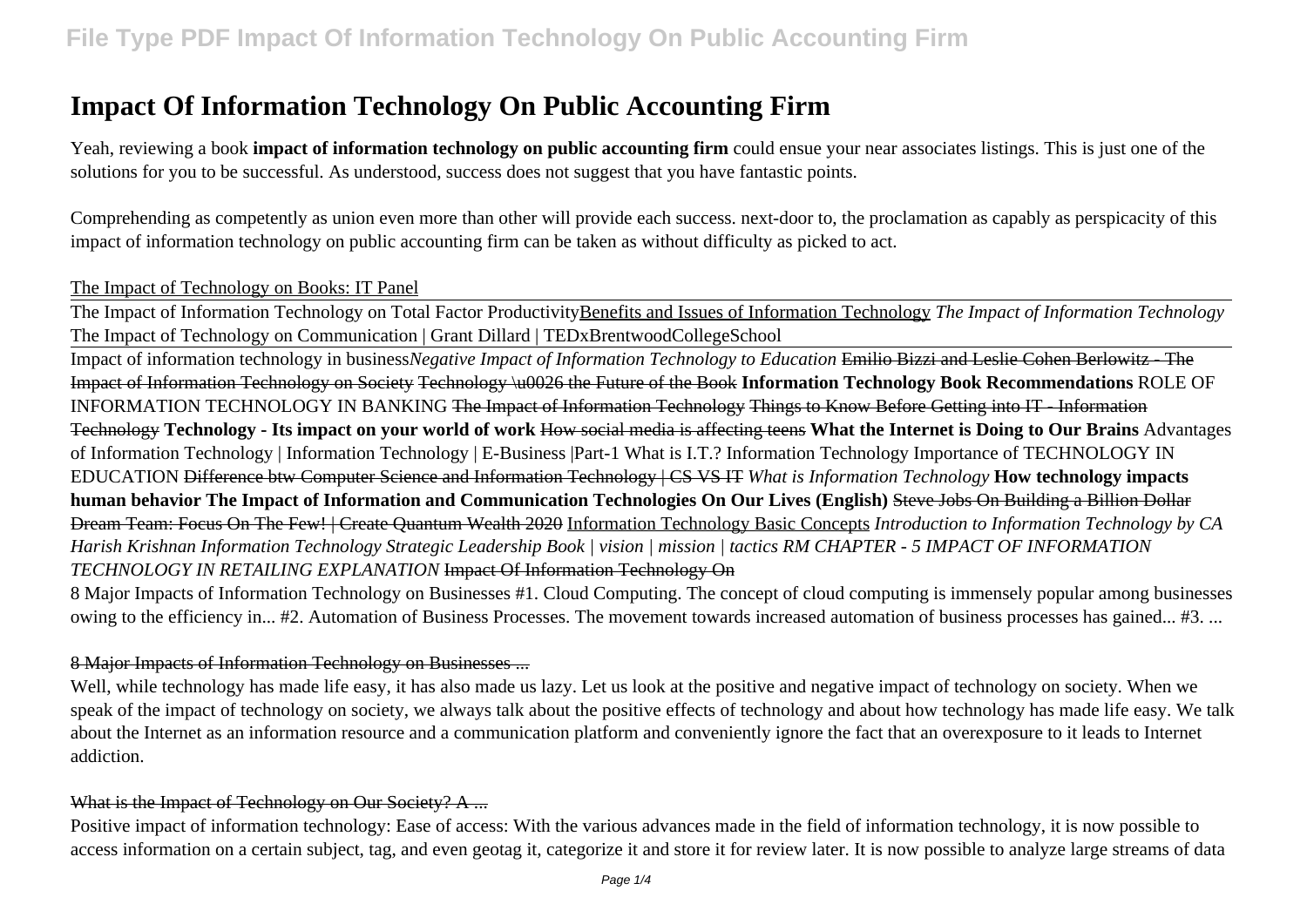using information technology to study emerging patterns and trends, which can prove to be invaluable to companies. In short, with IT, it is now possible to access comprehensive ...

### Positive and negative impact of information technology ...

Impact of Information Technology in an Organization -. Information technology systems are used by organizations to perform various tasks. Some use IT to provide for the basic processing of transactions, while others enable customers, distributors and suppliers to interact with the organization through various communication technology systems such as the internet.

### Impact of Information Technology in an Organization

Benefits Of Information Technology Price efficacy. Information technology has helped to computerize the company process thus streamlining companies to... Generation of new projects –. Likely the best benefit of information technologies is the invention of interesting and... Lack of job safety –. ...

### Impact of Information Technology on Society - erpinnews

The impact of technology on organizations has extended to improve relations within the organization and improve the ability of the organization to serve its clients or customers. Notably, the influence of technology has extended to the point that it's impacting the shape of the organization itself.

### The Impact of Technology on Organizations - 1167 Words ...

Information Technology has also had a major impact on a government's intelligence agencies. Encryption of sensitive information has enabled government's to obtain added security. However attempting to decrypt information is also a major area of work for those employed by the government.

### The Impact of Information Technology on Work and Society ...

Effects of information technology in our daily activities 1. Effects on education. Information technology has made the education process more effective and productive. It has increased the well-being of the students. Developed methods of education have made this process easier, such as the replacement of books with tablets and laptops.

### Impacts of information technology (IT) - Master ...

The introduction of technology in the educational field has made the process of learning and knowledge-sharing, a more interactive and pleasurable experience. Perhaps, the greatest impact of technology on education is the change in perspective. The paradigm shift in thinking from local to global can be attributed to technology.

### The Impact of Technology on Education You Probably Never ...

Impacts of Information Technology on Society in the new Century 1 Introduction In the past few decades there has been a revolution in computing and communications, and all indications are that technological progress and use of information technology will continue at a rapid pace.

Page 2/4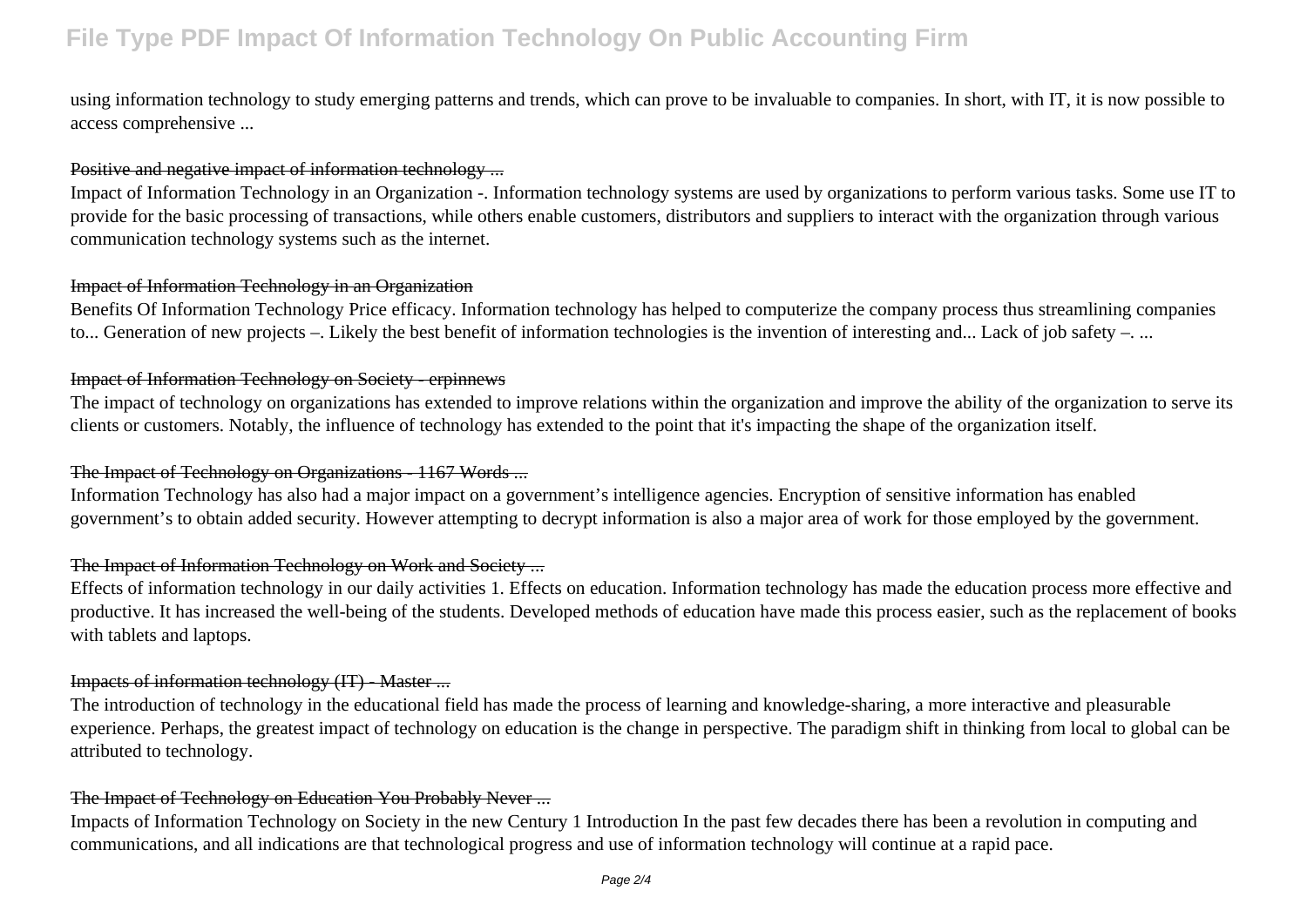## **File Type PDF Impact Of Information Technology On Public Accounting Firm**

### Impacts of Information Technology on Society in the new ...

Information Technology also has a major impact on the defence capabilities of governments. This covers both a government's capability to wage war and their intelligence gathering capability. Advances in weapons technology and weapons design have increased the effectiveness of various governments' armed forces [1].

#### Information Technology, Its Impact on Society and Its Future

Information technology particularly impacts course content and teaching methodology and the recruitment and training of teaching staff as well as the content of courses. Information technology requires teachers to learn new sets of skills.

#### Impact of Information Technology on Education

Technology And Society - Impact of Technology On Society -. Technology and human life cannot be separated; society has a cyclical co-dependence on technology. We use technology; depend on technology in our daily life and our needs and demands for technology keep on rising. Humans use technology to travel, to communicate, to learn, to do business and to live in comfort.

### Technology And Society - Impact of Technology On Society

Although the health sciences will benefit from many of the advances in information technology that are applied to a wide variety of research areas, information technology is of particular importance to health care delivery. Developments of computerized patient records will enhance the efficiency, effectiveness, and distribution of health care.

## Impact of information technology on medicine - ScienceDirect

The Impact of Information Technology on Individuals, Society and Organizations Information systems and information technology are important in supporting, maintaining and enriching many aspects of livings.

### The Impact of Information Technology on Individuals ...

While accountants once entered transactions by hand, information technology has made it possible to record information in real time, compile information from numerous sources and automate repetitive tasks. This has allowed accounting professionals to focus more on giving financial advice and monitoring performance.

### The Impact of Information Technology on Accounting | Bizfluent

This paper attempts to clarify the impacts of information technology (IT) on accounting systems. The biggest impact IT has made on accounting is the ability of companies to develop and use computerized systems to track and record financial transactions.

## The impact of Information Technology (IT) on modern ...

Technology has greatly affected and impacted the way things are presented and taught in the classroom. Technology has had a large impact on the materials